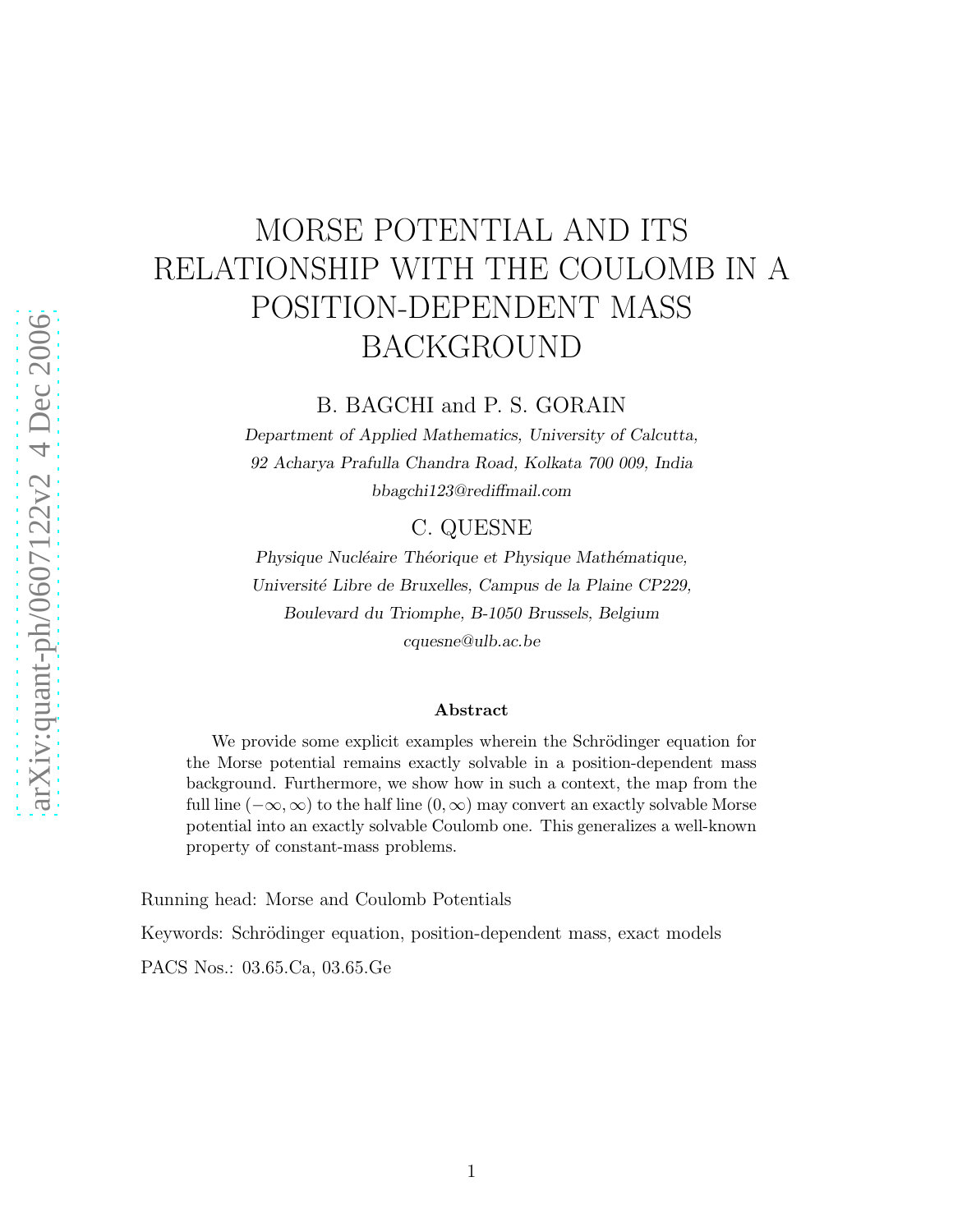Morse potential plays an important physical role in quantum mechanics (see, e.g., [\[1\]](#page-7-0)). It is an exactly solvable potential and is of much use in spectroscopic applications. It is also known to have a connection with the Coulomb potential under a coordinate transformation — a feature well exploited  $[2, 3]$  $[2, 3]$  to describe supersymmetry for the hydrogen atom.

In this note we report on certain characteristics of a one-dimensional Morse potential in a position-dependent mass (PDM) background. There has been considerable interest in PDM problems for some time [\[4,](#page-7-3) [5,](#page-7-4) [6,](#page-7-5) [7,](#page-7-6) [8,](#page-7-7) [9,](#page-7-8) [10,](#page-7-9) [11,](#page-7-10) [12,](#page-7-11) [13,](#page-7-12) [14,](#page-7-13) [15,](#page-7-14) [16,](#page-7-15) [17,](#page-7-16) [18,](#page-8-0) [19,](#page-8-1) [20,](#page-8-2) [21,](#page-8-3) [22,](#page-8-4) [23,](#page-8-5) [24,](#page-8-6) [25,](#page-8-7) [26,](#page-8-8) [27,](#page-8-9) [28\]](#page-8-10). Indeed there exists a wide variety of situations in which PDM is of utmost relevance [\[29\]](#page-8-11). PDM also holds out to deformations in the quantum canonical commutation relations or curvature of the underlying space [\[30\]](#page-8-12). Furthermore, it has recently been observed that there exists a whole class of Hermitian PDM Hamiltonians which, to lowest order of perturbation theory, have a correspondence with pseudo-Hermitian Hamiltonians [\[31\]](#page-8-13).

In a series of papers [\[20,](#page-8-2) [21,](#page-8-3) [22,](#page-8-4) [23\]](#page-8-5), we extensively discussed the solutions of the one-dimensional Schrödinger equation with PDM in the kinetic energy operator. We explored, in particular, its matching with the coordinate-transformed constant-mass version and the consequent decoupling of the ambiguity parameters appearing in the effective potential. We also looked into the viable choices of the mass function (see also  $(9, 10)$ .

Here we show that an exponential choice for the PDM allows one to transform the corresponding Morse Hamiltonian into the constant-mass problem. The eigenfunctions of the latter being known, it is a simple exercise to determine those of the former. On the other hand, a mapping to the half line  $(0, \infty)$  results in the expected conversion of the full line  $(-\infty, \infty)$  Morse into the Coulomb. We then demonstrate how to identify the Coulomb potential in the presence of PDM. We also provide estimates of the potential parameter, modified angular momentum quantum number and energy eigenvalues in such a setting.

The one-dimensional effective PDM Hamiltonian is given by [\[32\]](#page-8-14)

<span id="page-1-0"></span>
$$
H_{\text{eff}} = -\frac{d}{dx} \frac{1}{M(x)} \frac{d}{dx} + V_{\text{eff}}(x),\tag{1}
$$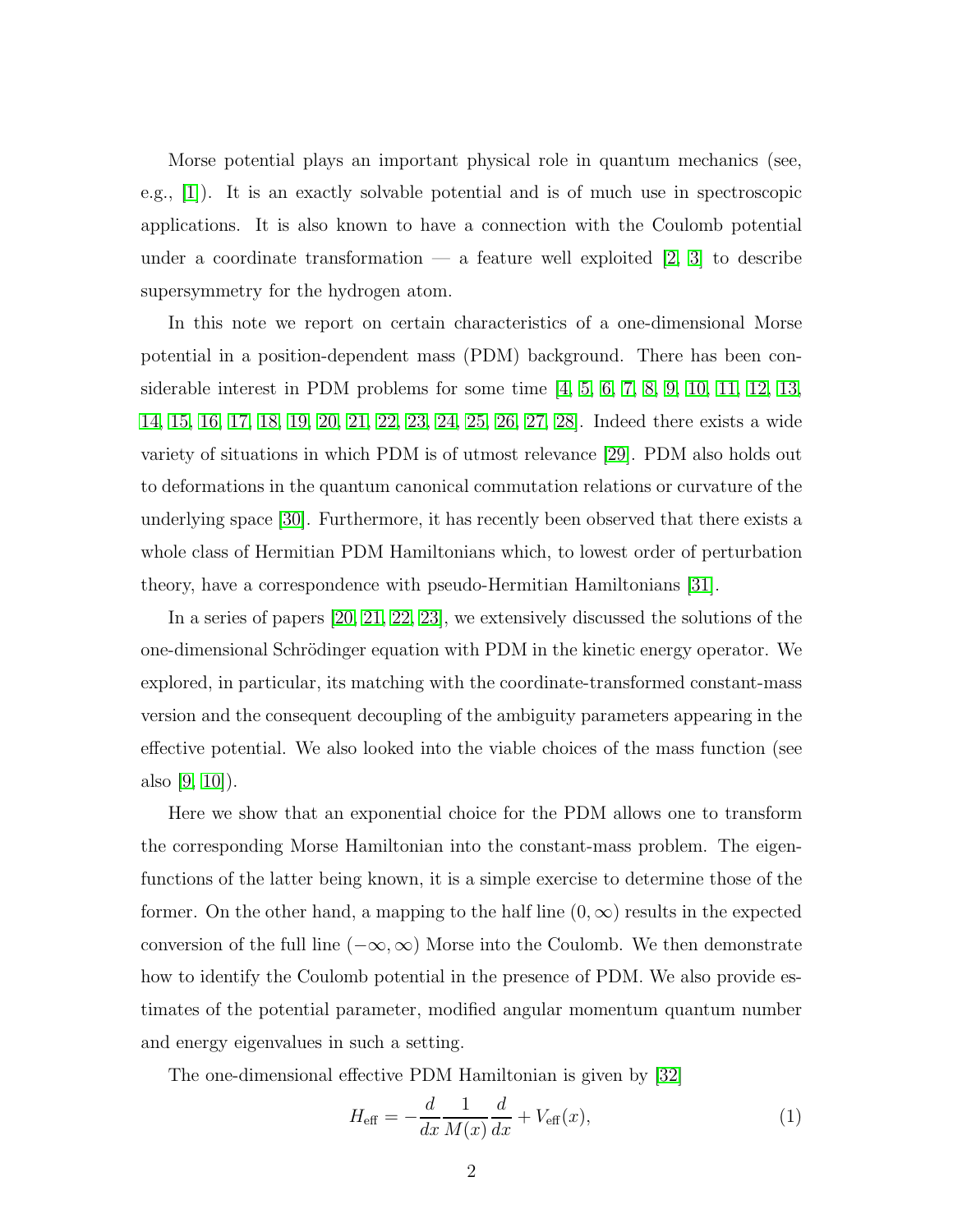where  $V_{\text{eff}}(x)$  contains the given potential  $V(x)$ :

<span id="page-2-0"></span>
$$
V_{\text{eff}}(x) = V(x) + \frac{1}{2}(\beta + 1)\frac{M''}{M^2} - [\alpha(\alpha + \beta + 1) + \beta + 1]\frac{M'^2}{M^3}.
$$
 (2)

In [\(2\)](#page-2-0),  $\alpha$ ,  $\beta$  are the ambiguity parameters and primes stand for the derivatives with respect to x. We use the dimensionless form  $M(x)$  of the mass function  $m(x) =$  $m_0M(x)$  and adopt units such that  $\hbar = 2m_0 = 1$ .

The Schrödinger equation corresponding to [\(1\)](#page-1-0) is

<span id="page-2-3"></span>
$$
\left(-\frac{1}{M}\frac{d^2}{dx^2} + \frac{M'}{M^2}\frac{d}{dx} + V_{\text{eff}} - \epsilon\right)\varphi(x) = 0,\tag{3}
$$

where the first-derivative term can be removed by the transformation  $\varphi = \sqrt{M}\psi$ :

<span id="page-2-1"></span>
$$
\left(-\frac{1}{M}\frac{d^2}{dx^2} + \frac{3}{4}\frac{M'^2}{M^3} - \frac{1}{2}\frac{M''}{M^2} + V_{\text{eff}} - \epsilon\right)\psi(x) = 0.
$$
 (4)

Let us set for  $M(x)$  and  $V(x)$  the following forms

<span id="page-2-4"></span>
$$
M(x) = e^{-2x}, \qquad V(x) = V_0 e^{2x} - B(2A+1)e^x,\tag{5}
$$

where  $V_0$ , A and B are coupling parameters. It then follows from [\(4\)](#page-2-1) that

$$
\left\{-\frac{d^2}{dx^2} + U(x) + V_0 - [4\alpha(\alpha + \beta + 1) + 2(\beta + 1) - 1]\right\}\psi(x) = 0,\tag{6}
$$

where  $U(x) = B^2 e^{-2x} - B(2A + 1)e^{-x}$  and we have put  $\epsilon = -B^2$  for notational reasons. We thus find that the Morse potential  $V(x)$  with an exponential PDM can be tr[a](#page-2-2)nsformed into the standard  $U(x)$  with constant mass.<sup>a</sup> With  $V_0 = (A - n)^2 +$  $[4\alpha(\alpha+\beta+1)+2\beta+1],$  the energy eigenvalues of the latter can be cast as [\[34\]](#page-8-15)

$$
E_n = -(A - n)^2, \qquad n = 0, 1, \dots, n_{\text{max}} \ (n_{\text{max}} < A). \tag{7}
$$

Further, the corresponding wavefunctions can be expressed as

$$
\psi_n(x) \propto y^{A-n} e^{-\frac{1}{2}y} L_n^{(2A-2n)}(y), \qquad y = 2Be^{-x}.
$$
 (8)

<span id="page-2-2"></span><sup>&</sup>lt;sup>a</sup>Actually, for some appropriate choices of parameters,  $U(x)$  coincides with the potential pro-posed by Morse [\[33\]](#page-8-16), while  $V(x)$  is an alternative (often used) form obtained by applying the parity transformation  $x \to -x$ .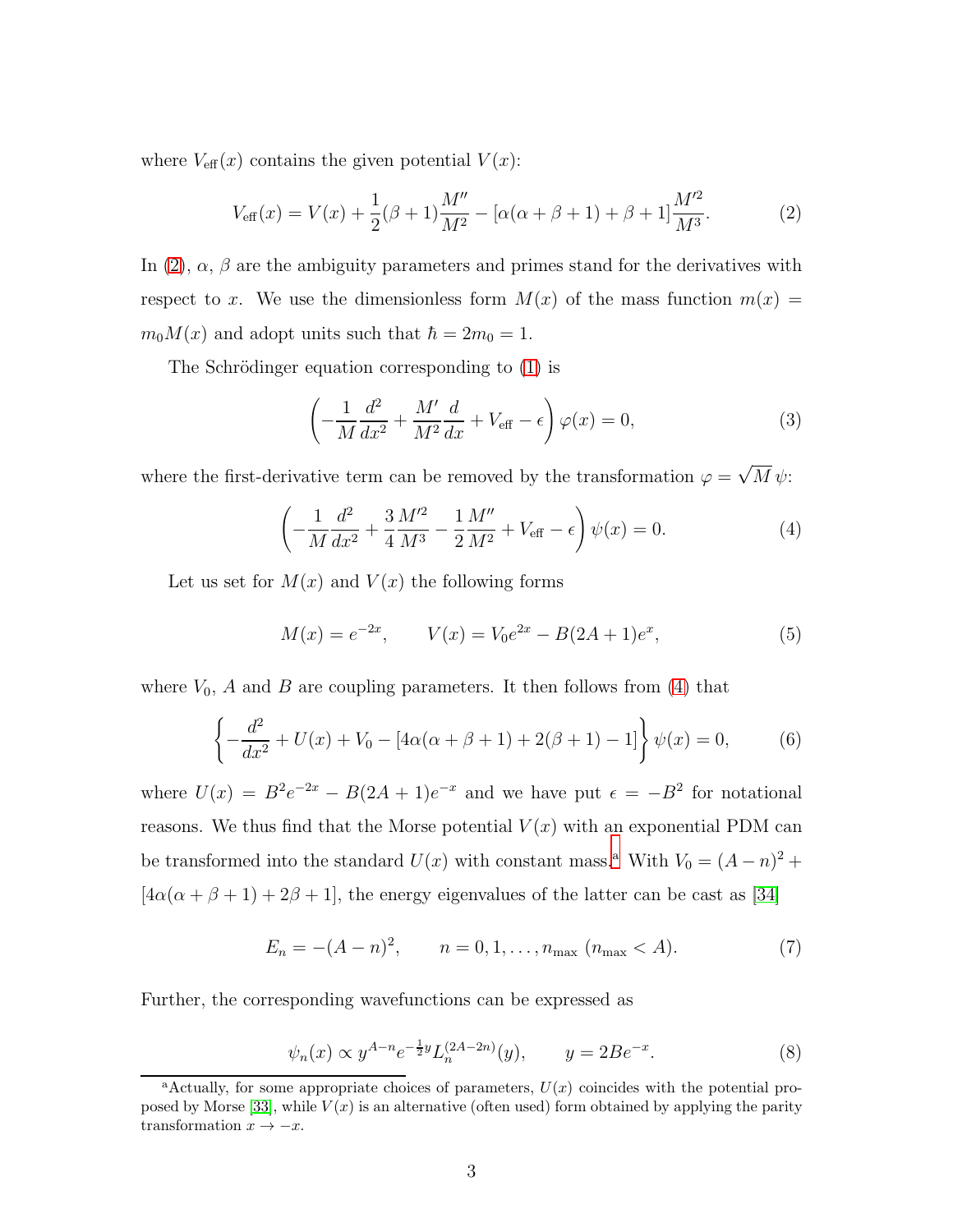It is now straightforward to derive the wavefunctions of [\(3\)](#page-2-3) by employing the relation  $\varphi = e^{-x}\psi$ . We obtain

$$
\varphi_n(x) \propto y^{A+1-n} e^{-\frac{1}{2}y} L_n^{(2A-2n)}(y). \tag{9}
$$

One can see  $\varphi_n(x)$  to be square integrable on  $(-\infty, \infty)$ . Moreover for  $x \to \infty$ , the condition  $|\varphi_n(x)|^2 / \sqrt{M(x)} \sim e^{-(2A+1-2n)x} \to 0$  is fulfilled which, as has been established elsewhere [\[22\]](#page-8-4), is appropriate for a vanishing mass at  $x \to \infty$ .

It must be stressed that other choices of mass functions can be made which work well for the Morse potential. It is also interesting to observe that the following form for  $M(x)$ ,

$$
M(x) = \frac{1}{(1 + \kappa e^x)^2} \qquad (\kappa > 0), \tag{10}
$$

renders both  $V(x)$  and  $V_{\text{eff}}(x)$  Morse-like. Indeed plugging in  $V(x)$  from [\(5\)](#page-2-4) (where we have reset  $V_0 = B^2$ ) gives

$$
V_{\text{eff}}(x) = B'^2 e^{2x} - B'(2A' + 1)e^x,
$$
\n(11)

where  $B'^2 = B^2 - 2[2\alpha(\alpha + \beta + 1) + \beta + 1]\kappa^2$  and  $B'(2A' + 1) = B(2A + 1) + (\beta + 1)\kappa$ . Notice that like  $V(x)$ ,  $V_{\text{eff}}(x)$  is also Morse but has the coefficients scaled. In terms of the new parameters  $A'$ ,  $B'$ , the energy eigenvalues turn out to be

<span id="page-3-0"></span>
$$
\epsilon_n = -\frac{1}{4} \left( \frac{2B'(2A'+1) - [(2n+1)\Delta + 2(n^2+n+1)\kappa]}{\Delta + (2n+1)\kappa} \right)^2 \tag{12}
$$

in which  $\Delta = 2\sqrt{B'^2 + \kappa^2}$ . The corresponding wavefunctions  $\varphi_n(x)$  can also be determined. For the ground state, for instance, one finds the function

<span id="page-3-1"></span>
$$
\varphi_0(x) \propto (1 + \kappa e^x)^{\frac{\lambda}{\kappa} - \mu - \frac{1}{2}} e^{\mu x},
$$
  

$$
\lambda = -\frac{1}{2} (\Delta + \kappa), \qquad \mu = \frac{1}{2} \left( \frac{2B'(2A' + 1) - \kappa}{\Delta + \kappa} - 1 \right),
$$
 (13)

which is square integrable on  $(-\infty, \infty)$  and satisfies the condition  $|\varphi_0(x)|^2 / \sqrt{M(x)} \to 0$  for  $x \to \infty$ , as it should be.

We now turn to the Coulomb problem.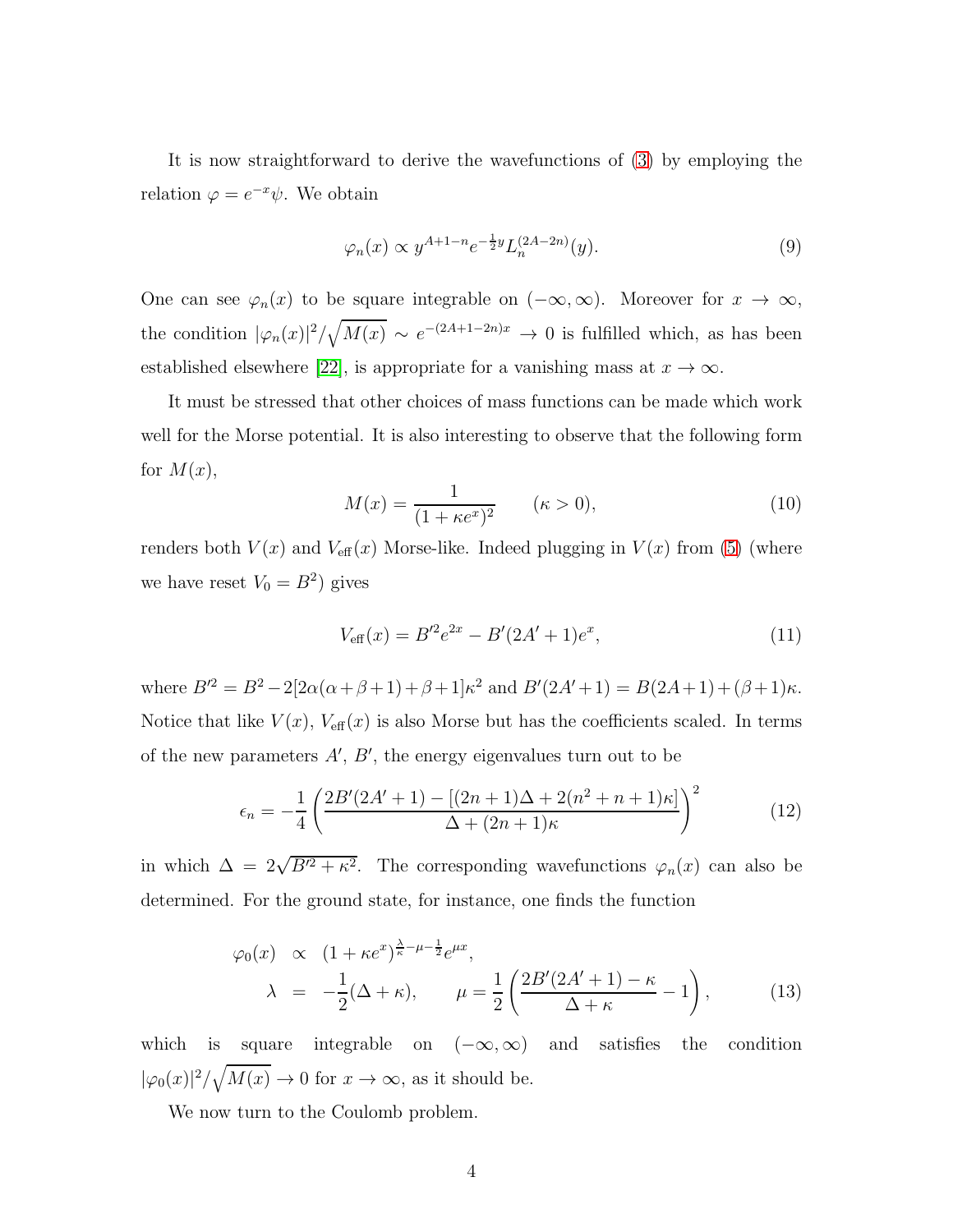A coordinate transformation  $x = \ln r$  transforms a full line  $(-\infty, \infty)$  to a half line  $(0, \infty)$ . Making this change of variable, Eq. [\(3\)](#page-2-3) gets modified to the form

$$
\left[ -\frac{1}{\bar{M}} \frac{d^2}{dr^2} + \frac{1}{\bar{M}} \left( \frac{\dot{\bar{M}}}{\bar{M}} - \frac{1}{r} \right) \frac{d}{dr} + \frac{1}{r^2} \left( \hat{V}_{\text{eff}} - \epsilon_n \right) \right] \bar{\varphi}_n(r) = 0, \tag{14}
$$

where we have denoted

<span id="page-4-1"></span>
$$
\bar{M}(r) = M(x(r)) = \frac{1}{(1+\kappa r)^2}, \qquad \bar{\varphi}_n(r) = \varphi_n(x(r)),
$$
\n
$$
\hat{V}_{\text{eff}}(r) = V_{\text{eff}}(x(r)) = B'^2 r^2 - B'(2A' + 1)r,
$$
\n(15)

and indicated by an overhead dot a derivative with respect to r.

A further substitution  $\bar{\varphi}(r) = \sqrt{r} \chi(r)$  results in the three-dimensional form of the PDM radial Schrödinger equation

<span id="page-4-0"></span>
$$
\left[ -\frac{1}{\bar{M}} \frac{d^2}{dr^2} + \frac{1}{\bar{M}} \left( \frac{\dot{\bar{M}}}{\bar{M}} - \frac{2}{r} \right) \frac{d}{dr} + \frac{l(l+1)}{\bar{M}r^2} + \bar{V}_{\text{eff}} - E \right] \chi_{nl}(r) = 0, \quad (16)
$$

in which l is the angular momentum quantum number and  $\bar{V}_{\text{eff}}(r)$  is given by

$$
\bar{V}_{\text{eff}}(r) = -\frac{1}{\bar{M}} \left( -\frac{1}{2r} \frac{\dot{\bar{M}}}{\bar{M}} + \frac{\left(l + \frac{1}{2}\right)^2}{r^2} \right) + \frac{1}{r^2} \left( \hat{V}_{\text{eff}} - \epsilon_n \right) + E. \tag{17}
$$

Note that Eq.  $(16)$  could also be arrived at if we generalized  $(1)$  to three dimensions [\[28\]](#page-8-10) and carried out the usual separation of variables in the corresponding Schrödinger equation.

Actually we can convert [\(16\)](#page-4-0) to the typical one-dimensional form [\(1\)](#page-1-0), namely

$$
\left(-\frac{d}{dr}\frac{1}{\overline{M}}\frac{d}{dr} + \tilde{V}_{\text{eff}} - E\right)\xi_{nl}(r) = 0,\tag{18}
$$

if we set  $\chi(r) = \frac{1}{r} \xi(r)$  and define  $\tilde{V}_{\text{eff}}(r)$  as

$$
\tilde{V}_{\text{eff}}(r) = \bar{V}_{\text{eff}} - \frac{\dot{\bar{M}}}{\bar{M}^2 r} + \frac{l(l+1)}{\bar{M}r^2}.
$$
\n(19)

For the choice of mass function in [\(15\)](#page-4-1),  $\tilde{V}_{\text{eff}}(r)$  becomes

$$
\tilde{V}_{\text{eff}}(r) = -\frac{B'(2A'+1) + \frac{\kappa}{2}}{r} - \frac{\epsilon_n + \frac{1}{4}}{r^2} + E + B'^2 + \frac{3}{4}\kappa^2. \tag{20}
$$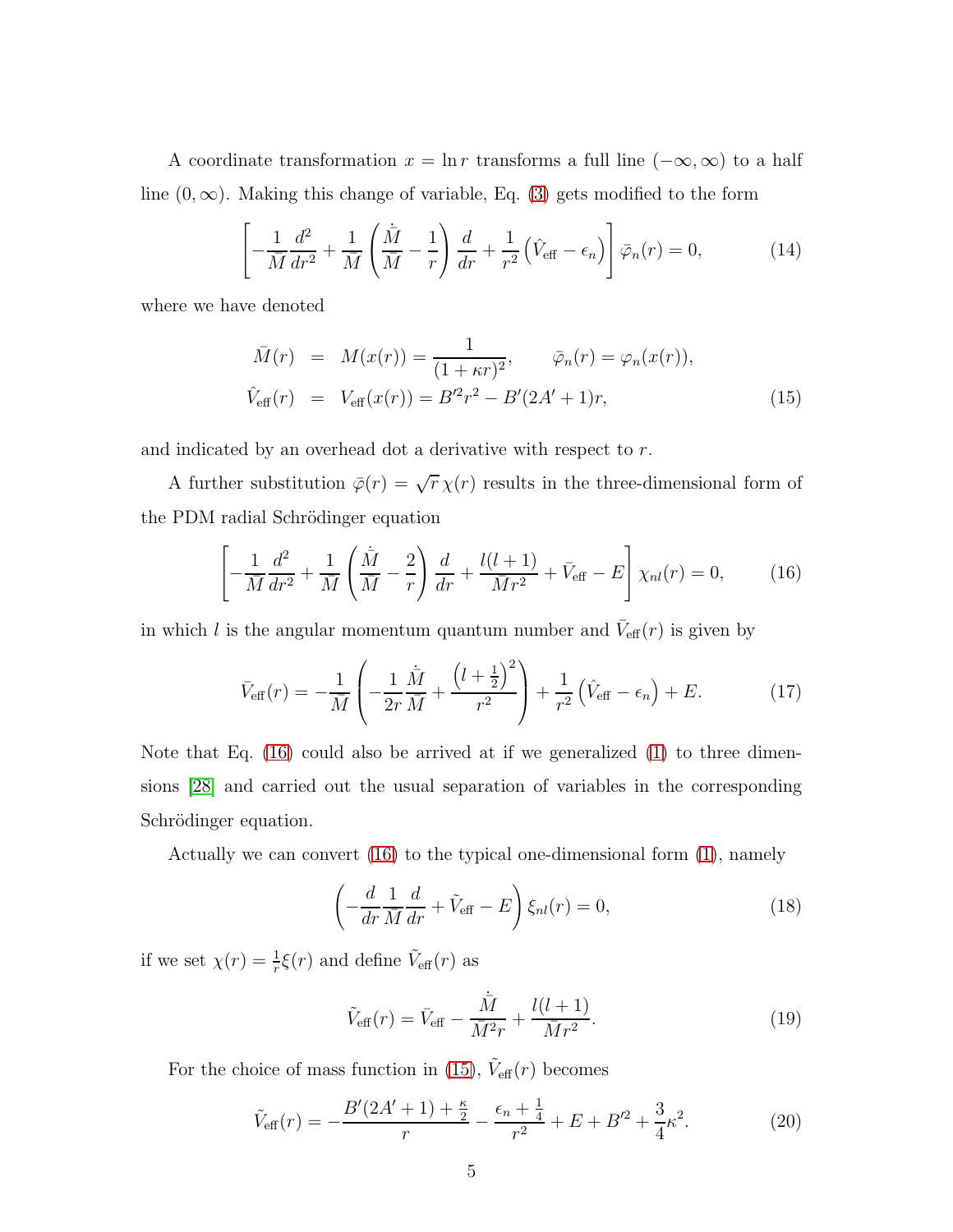We conclude that the function  $\xi_{nl}(r)$  satisfies the equation

<span id="page-5-0"></span>
$$
\left(-\frac{d}{dr}\frac{1}{\overline{M}}\frac{d}{dr} - \frac{2Z}{r} + \frac{l(l+1)}{r^2} - \frac{1}{4}\kappa^2 - \lambda_{nl}\right)\xi_{nl}(r) = 0\tag{21}
$$

and may be interpreted to be the one satisfied by the Coulomb potential  $-\frac{2Z}{r}$  $\frac{2Z}{r}$  in the presence of PDM. In [\(21\)](#page-5-0), we defined

<span id="page-5-1"></span>
$$
2Z = B'(2A' + 1) - \frac{\kappa}{2}, \qquad l(l+1) = -\epsilon_n - \frac{1}{4}, \qquad \lambda_{nl} = -B'^2 - \kappa^2. \tag{22}
$$

In the constant-mass case  $(\kappa = 0)$ , we have  $A' = A$ ,  $B' = B$ ,  $\epsilon_n = -(A - n)^2$ . On using [\(22\)](#page-5-1), we get

<span id="page-5-3"></span>
$$
Z = B\left(A + \frac{1}{2}\right), \qquad l = A - n - \frac{1}{2}, \qquad \lambda_{nl} = -\frac{Z^2}{(n+l+1)^2}, \tag{23}
$$

and so Eq. [\(21\)](#page-5-0) coincides with the standard radial equation of the Coulomb potential, where  $\lambda_{nl}$  denotes the energy eigenvalues.

Finally, from [\(22\)](#page-5-1) we can obtain solutions for Z, l and the eigenvalues  $\lambda_{nl}$  as follows:

<span id="page-5-2"></span>
$$
Z = B'\left(A' + \frac{1}{2}\right) - \frac{\kappa}{4},
$$
  
\n
$$
l = \frac{2B'(2A' + 1) - [2(n+1)\Delta + (2n^2 + 4n + 3)\kappa]}{2[\Delta + (2n+1)\kappa]},
$$
  
\n
$$
\lambda_{nl} = -\left(\frac{2Z - [n^2 + (l+1)(2n+1)]\kappa}{2(n+l+1)}\right)^2,
$$
\n(24)

where we have used  $\epsilon_n$  given by [\(12\)](#page-3-0). These are to be interpreted as modified expressions of the parameter  $Z$ , the angular momentum quantum number and the eigenvalues in the presence of PDM.

The corresponding wavefunctions can be easily found from the relation  $\xi_{nl}(r)$  =  $\sqrt{r} \bar{\varphi}_n(r)$ . From [\(13\)](#page-3-1), for instance, we get

$$
\xi_{0l}(r) \propto r^{\mu + \frac{1}{2}} (1 + \kappa r)^{\frac{\lambda}{\kappa} - \mu - \frac{1}{2}},
$$
\n(25)

which can be rewritten as

$$
\xi_{0l}(r) \propto r^{l+1} (1+\kappa r)^{-\left(\frac{Z}{(l+1)\kappa} + l + 1\right)} \tag{26}
$$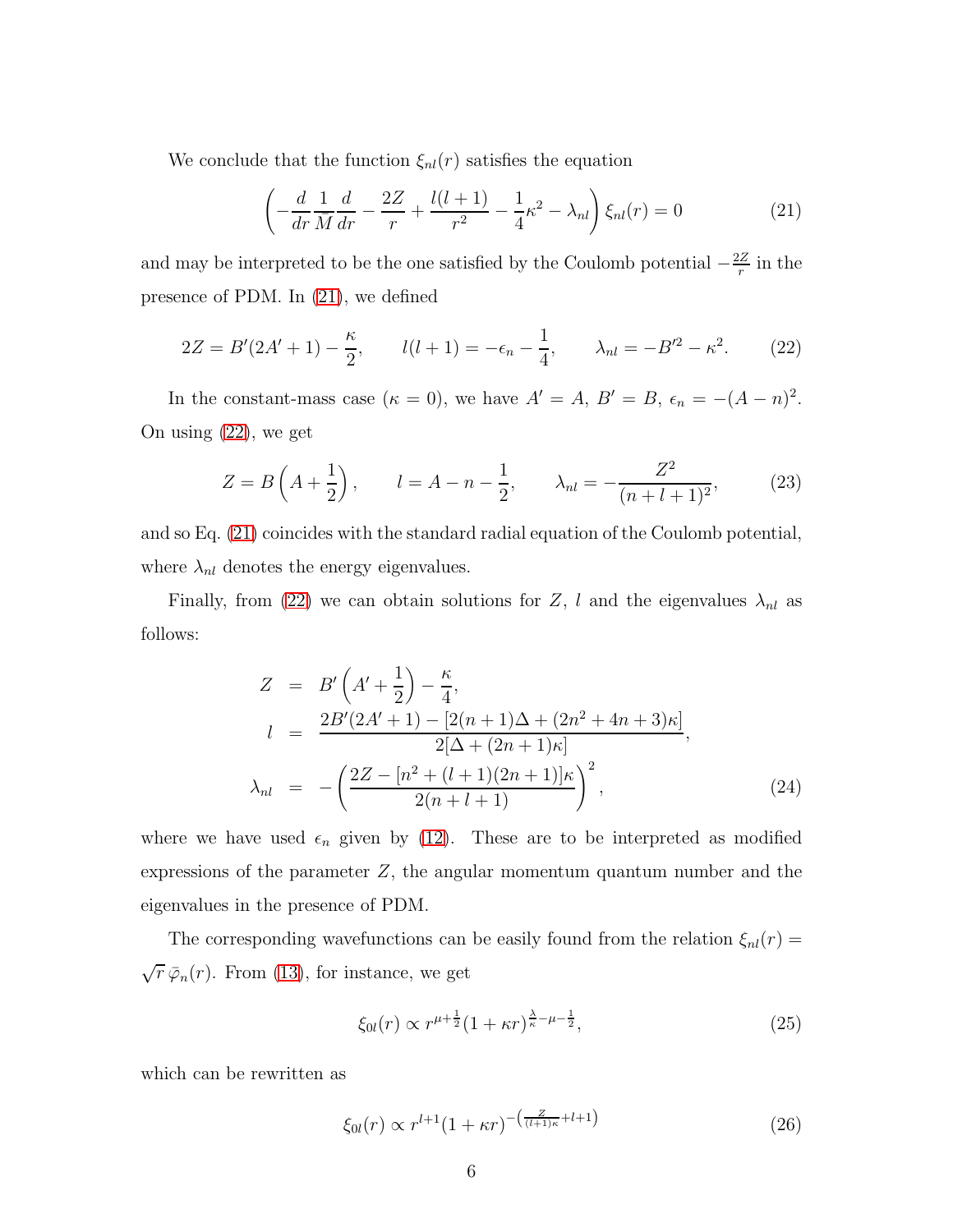as a consequence of  $(13)$ ,  $(22)$  and  $(24)$ . It can be easily checked that such a transformed wavefunction is square integrable on  $(0, \infty)$  and fulfils the condition  $|\xi_{0l}(r)|^2/\sqrt{\bar{M}(r)} \to 0$  for  $r \to \infty$ .

As a final comment, it is worth observing that nonnegative integer values of l in  $(24)^{b}$  $(24)^{b}$  $(24)^{b}$  are associated with some specific choices for the Morse potential and mass parameters  $A'$ ,  $B'$ ,  $\kappa$ . This, however, is by no way a new feature due to the PDM environment since it can be seen from [\(23\)](#page-5-3) that a similar restriction exists for A and B in the constant-mass case.

## Acknowledgments

B.B. gratefully acknowledges the support of the National Fund for Scientific Research (FNRS), Belgium, and the warm hospitality at PNTPM, Université Libre de Bruxelles, where this work was carried out. P.S.G. thanks the Council of Scientific and Industrial Research (CSIR), New Delhi, for the award of a fellowship. C.Q. is a Research Director of the National Fund for Scientific Research (FNRS), Belgium.

<span id="page-6-0"></span> $b$ The requirement of integer  $Z$  values may be relaxed since in atomic physics an effective parameter  $Z_{\text{eff}}$  is often used [\[1\]](#page-7-0).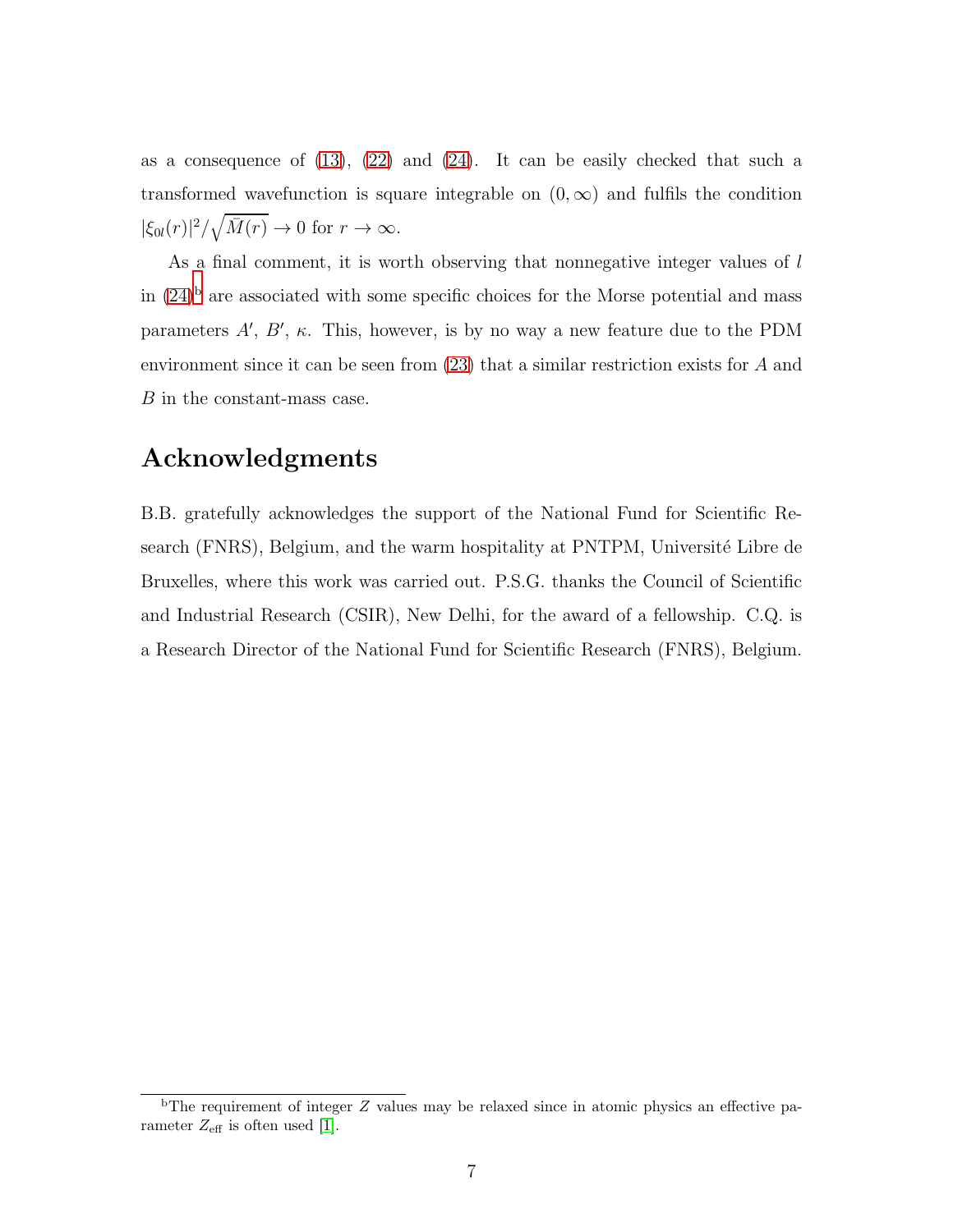### <span id="page-7-0"></span>References

- <span id="page-7-1"></span>[1] L. Pauling and E. B. Wilson, Jr., Introduction to Quantum Mechanics with Applications to Chemistry (Mc Graw-Hill, New York, 1935).
- <span id="page-7-2"></span>[2] R. W. Haymaker and A. R. P. Rau, Am. J. Phys. 54, 928 (1986).
- <span id="page-7-3"></span>[3] A. Lahiri, P. K. Roy and B. Bagchi, J. Phys. A20, 3825 (1987).
- <span id="page-7-4"></span>[4] L. Dekar, L. Chetouani and T. F. Hammann, J. Math. Phys. 39, 2551 (1998).
- <span id="page-7-5"></span>[5] L. Dekar, L. Chetouani and T. F. Hammann, Phys. Rev. A59, 107 (1999).
- <span id="page-7-6"></span>[6] V. Milanović and Z. Ikonić, *J. Phys.*  $\mathbf{A32}$ , 7001 (1999).
- <span id="page-7-7"></span>[7] A. R. Plastino, A. Rigo, M. Casas, F. Garcias and A. Plastino, Phys. Rev. A60, 4318 (1999).
- <span id="page-7-8"></span>[8] A. R. Plastino, A. Puente, M. Casas, F. Garcias and A. Plastino, Rev. Mex. Fis. 46, 78 (2000).
- <span id="page-7-9"></span>[9] A. de Souza Dutra and C. A. S. Almeida, Phys. Lett. A275, 25 (2000).
- <span id="page-7-10"></span>[10] A. de Souza Dutra, M. Hott and C. A. S. Almeida, *Europhys. Lett.* **62**, 8 (2003).
- <span id="page-7-11"></span>[11] B. Roy and P. Roy, J. Phys. A35, 3961 (2002).
- <span id="page-7-12"></span>[12] B. Roy and P. Roy, Phys. Lett. A340, 70 (2005).
- <span id="page-7-13"></span>[13] R. Koç, M. Koca and E. Körcük, J. Phys. **A35**, L527 (2002).
- <span id="page-7-14"></span>[14] R. Koç and M. Koca, J. Phys.  $\mathbf{A36}$ , 8105 (2003).
- <span id="page-7-15"></span>[15] R. Koç and H. Tütüncüler, Ann. Phys. (Leipzig)  $12,684$  (2003).
- <span id="page-7-16"></span>[16] A. D. Alhaidari, Phys. Rev. A66, 042116 (2002).
- [17] B. Gönül, B. Gönül, D. Tutcu and O. Ozer, *Mod. Phys. Lett.* **A17**, 2057 (2002).